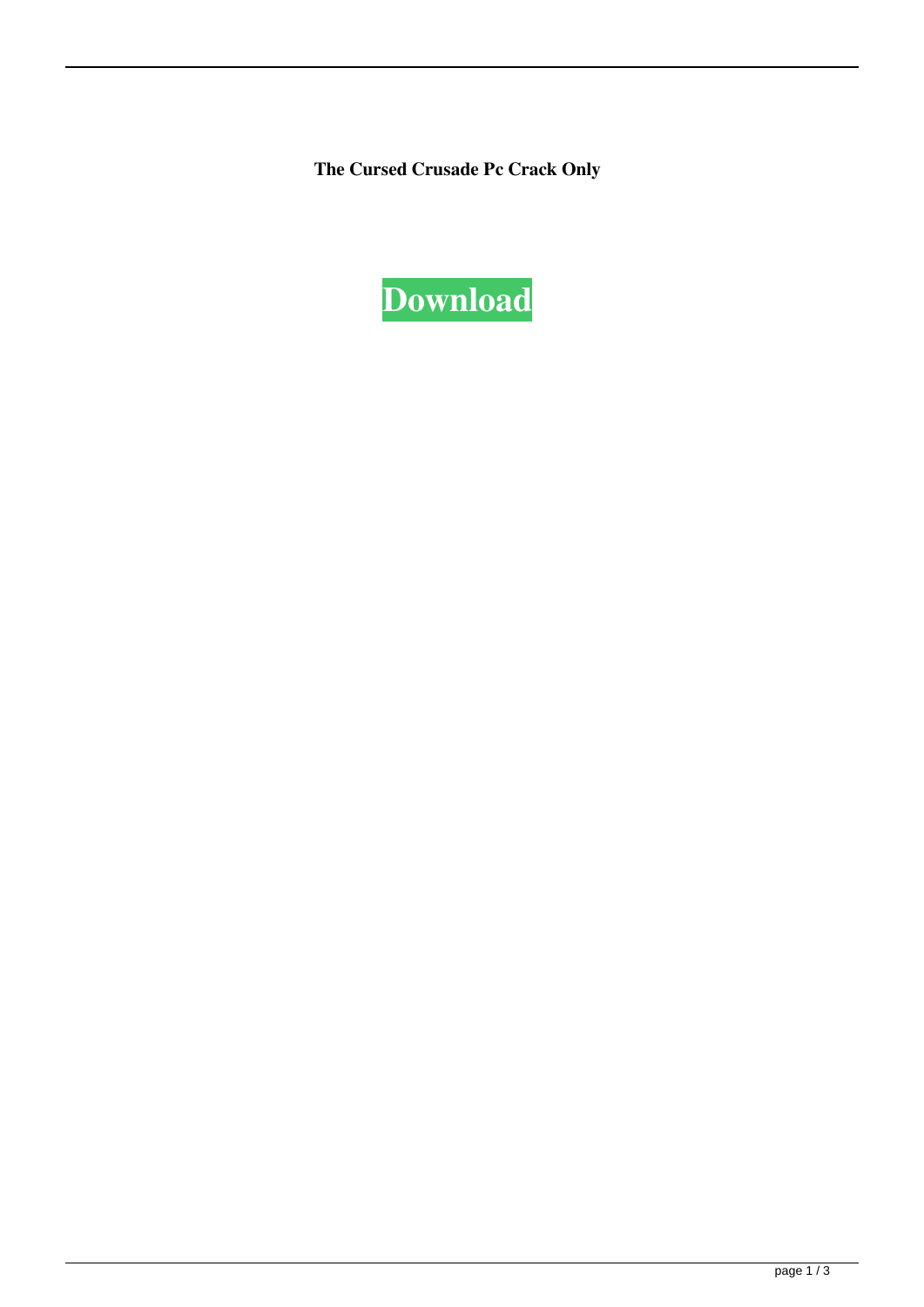What is up with the "Auto Download" feature in our crack and key download websites. I don't want any of my downloads to be auto started until I explicitly say so. If you are not sure whether or not to download a software/game/driver, you should always exercise your own discretion and be responsible for your own actions. Please do not get angry if you are banned or have an issue with a software/game/driver that is downloaded through our website, because we are not responsible for the same. You only take the risk of getting banned if you continue to download software or crack that is not allowed on our website. We have thousands of satisfied customers that are using software that is downloaded from our website without any issues. In case you do face any issues downloading from our websites, kindly open a ticket at our ticketing system and our customer support team will solve it within 24-48 hours. Our team is always ready to assist you if you have any issues downloading a cracked game/software/driver from our website. Black Desert Online hacked client. bdoxb88.pro The Black Desert Online hacked client can be used to create a fake character for your offline gameplay, and can also be used to bypass any missing skill cooldown restrictions. Hack allows you to obtain limitless resources, gold, equipment, and all other items. The hack can be used on the black desert online client version 1.1.2 on x86 and x64 architectures. The hacked character created using the client is completely compatible with the real character created using the official client. Black Desert Online hacked client tutorial: Open your Black Desert Online folder on your desktop, and open the crack/hacked client folder. This folder has a blackdesertclient-x86-x64.zip file in it. Double click on it, and wait for the game to launch. Once the game is launched, click the Create a new character button, and create a new character. Once you are done with the character creation, click on the Replay button. Start your hack, and after it is done, click on the Exit button to exit the game. Wait for a couple of minutes for the game to save. After the game is done saving, click on the Close button. You are done with the tutorial. Click on the Internet button, to set up your wifi. After that, click on the OK button